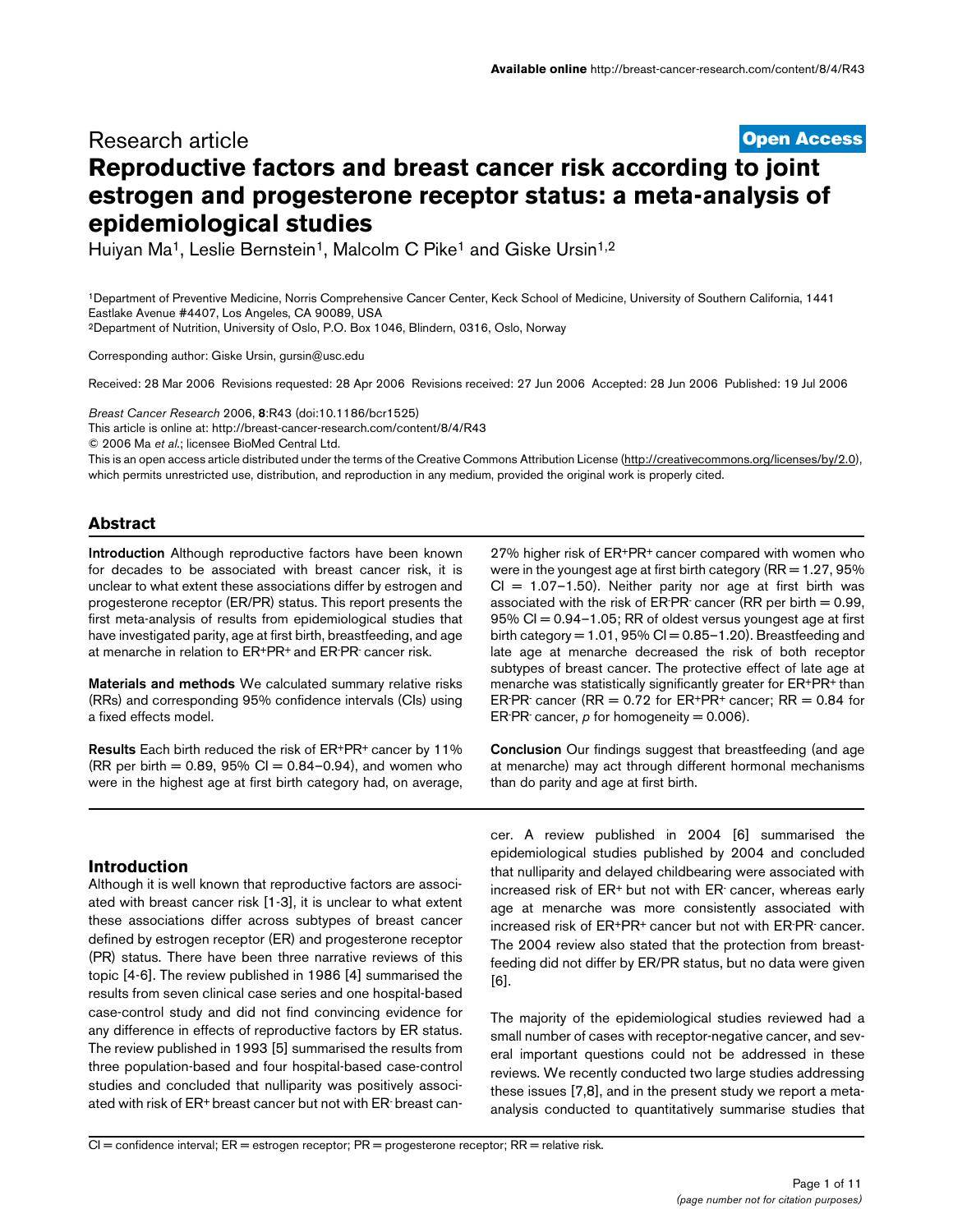#### **Table 1**

|                | <b>Basic characteristics of 10 studies</b>                                                           |                                                     |                                     |                                                                                          |                             |        |                                                                                                                                                                                                                            |
|----------------|------------------------------------------------------------------------------------------------------|-----------------------------------------------------|-------------------------------------|------------------------------------------------------------------------------------------|-----------------------------|--------|----------------------------------------------------------------------------------------------------------------------------------------------------------------------------------------------------------------------------|
| Study          | Source of study subjects                                                                             |                                                     | Age (years)                         | Source of receptor<br>information<br>(percentage of<br>subjects with the<br>information) | Number of subjects          |        | Adjustment for potential confounders<br>in data analyses                                                                                                                                                                   |
|                | Cases                                                                                                | Controls                                            |                                     |                                                                                          | ER+PR+/ER-PR-cases Controls |        |                                                                                                                                                                                                                            |
| Cohort studies |                                                                                                      |                                                     |                                     |                                                                                          |                             |        |                                                                                                                                                                                                                            |
| [9]            | Iowa Women's Health<br>Study, USA (7 years'<br>follow-up, 1986-1992,<br>241,627 person-years)        |                                                     | 55-69 at<br>baseline                | Medical record<br>(65%)                                                                  | 414/80                      |        | BMI, BMI at age 18 years, WHR, age<br>at menarche, type of MP, age at MP,<br>oophorectomy history, FHBC, parity,<br>age at first live birth, contraceptive,<br>non-contraceptive estrogen use, ALC                         |
| $[10]$         | Nurses' Health Study<br>Cohort, USA (20 years'<br>follow-up, 1980-2000,<br>$1,029,414$ person-years) |                                                     | $30 - 55$ at<br>baseline in<br>1976 | Medical record<br>(74%)                                                                  | 1,281/417                   |        | Age, age at menarche, time since<br>menopause, parity at age, age at birth,<br>FHBC, HBBD, years on ET, years on<br>EPT, BMI, height, ALC                                                                                  |
|                | Population-based case-control studies                                                                |                                                     |                                     |                                                                                          |                             |        |                                                                                                                                                                                                                            |
| [11]           | North Carolina, USA                                                                                  | <b>DMV/HCFA</b>                                     | $20 - 74$                           | Majority from<br>medical record<br>(91%)                                                 | 381/262                     | 790    | Age at menarche, nulliparity/age at<br>first full-term pregnancy,<br>breastfeeding, abortion or<br>miscarriage, BMI, WHR, OC, HT,<br>FHBC, medical radiation to the chest,<br>SMK, ALC, education, age, race               |
| $[12]$         | Georgia, Washington, and RDD<br>New Jersey, USA                                                      |                                                     | $20 - 44$                           | Medical record<br>(78%)                                                                  | 616/360                     | 1,397  | Age, race, education, BMI, WHR,<br>parity, age at first birth, breastfeeding,<br>OC, SMK, ALC, recreational exercise<br>at age 12-13 and 1 year prior to<br>interview, age at menarche, FHBC,<br>MP, geographic site       |
| $[13]$         | Ontario, Canada                                                                                      | Assessment<br>roll of the<br>Ministry of<br>Finance | $25 - 74$                           | Hospital<br>laboratories and<br>medical record<br>(87%)                                  | 1,901/737                   | 3,691  | Age, age at menarche, parity, age at<br>first live birth, OC, BMI, ALC, SMK,<br>breastfeeding, HBBD, FHBC, current<br>strenuous activity for pre-MP women;<br>age at MP, HT, and oophorectomy<br>history for post-MP women |
| $[14]$         | Victoria and New South<br>Wales, Australia                                                           | Electoral roll                                      | $40$                                | Medical record<br>(81%)                                                                  | 323/181                     | 564    | Age, study center, study period,<br>education, country of birth, marital<br>status, FHBC, BMI, age at menarche,<br>number of live births, OC                                                                               |
| $[7]$          | Georgia, Washington,<br>Michigan, Pennsylvania,<br>and California, USA                               | <b>RDD</b>                                          | $35 - 64$                           | Medical record<br>(82%)                                                                  | 2,130/1081                  | 4,668  | Age, race, education, FHBC, age at<br>menarche, study site, number of full-<br>term pregnancies and age at first full-<br>term pregnancy only for models of<br>parous women                                                |
| [8]            | California, USA                                                                                      | Neighbours                                          | $20 - 49$                           | Medical record<br>(84%)                                                                  | 854/385                     | 440    | Age, race, education, FHBC, age at<br>menarche, gravidity, number of full-<br>term pregnancies, OC, BMI, ALC, MP<br>and HT, age at first full-term<br>pregnancy and breastfeeding only for<br>parous women                 |
|                | Hospital-based case-control studies                                                                  |                                                     |                                     |                                                                                          |                             |        |                                                                                                                                                                                                                            |
| $[15]$         | Aichi Cancer Hospital,<br>Nagoya, Japan                                                              | Hospital                                            | $\geq$ 25                           | Not specified (40%) 176/141                                                              |                             | 21,714 | Age, occupation, FHBC, age at<br>menarche, menstrual regularity as a<br>teenager, age at MP, age at first full-<br>term pregnancy, number of full-term<br>pregnancies, breastfeeding, ALC,<br><b>SMK</b>                   |
| $[16]$         | Yale, New Haven Hospital, Hospital<br><b>USA</b>                                                     |                                                     | $40 - 80$                           | Single laboratory<br>(76%)                                                               | 104/107                     | 401    | Age, race, FHBC, age at menarche,<br>nulliparity/age at first full-term<br>pregnancy, breastfeeding, MP, BMI,<br>ever estrogen use, ALC, SMK                                                                               |

ALC, alcohol drinking; BMI, body mass index; DMV/HCFA, Division of Motor Vehicles for women under 65 years/Health Care Financing<br>Administration for women aged 65 years or older; EPT, estrogen and progestin therapy; ER+, es digit dialing; SMK, cigarette smoking; WHR, waist-hip ratio.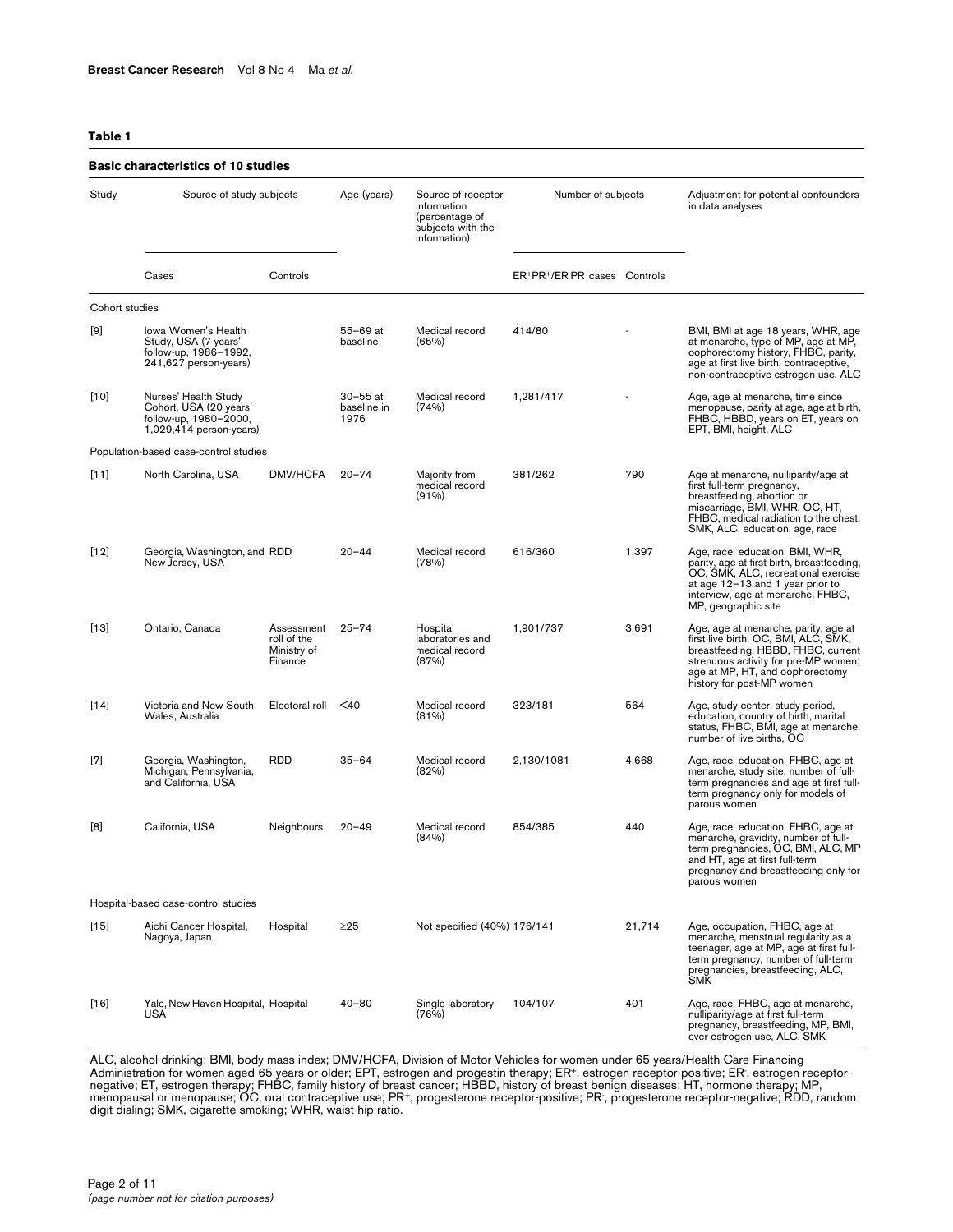# **Table 2**

| Parity and breast cancer risk by ER/PR status         |                        |                            |                                     |                     |                     |  |  |
|-------------------------------------------------------|------------------------|----------------------------|-------------------------------------|---------------------|---------------------|--|--|
| Study                                                 | Subgroups by MP status | Exposure<br>categories (n) | Highest/lowest<br>exposure category | RR (95% CI)         |                     |  |  |
|                                                       |                        |                            |                                     | ER+PR+              | ER PR               |  |  |
| Cohort studies                                        |                        |                            |                                     |                     |                     |  |  |
| [9]                                                   | Post-MP                | 3                          | $\geq$ 3/Nulliparous                | $0.75(0.52 - 1.06)$ | $2.24(0.69 - 7.24)$ |  |  |
|                                                       |                        |                            | Per birth                           | $0.96(0.89 - 1.03)$ | $1.09(0.91 - 1.30)$ |  |  |
| $[10]$                                                | All women              | 3                          | 4/Nulliparous                       | $0.74(0.61 - 0.89)$ | $1.17(0.80 - 1.70)$ |  |  |
|                                                       |                        |                            | Per birth                           | $0.88(0.79 - 0.98)$ | $1.13(0.92 - 1.41)$ |  |  |
| Summary RRs for cohort studies                        |                        |                            | Highest/Nulliparous                 | $0.74(0.50 - 1.10)$ | $1.25(0.84 - 1.87)$ |  |  |
|                                                       |                        |                            | Per birth                           | $0.93(0.80 - 1.08)$ | $1.11(0.95 - 1.29)$ |  |  |
| Population-based case-control studies                 |                        |                            |                                     |                     |                     |  |  |
| $[12]$                                                | Young                  | 2                          | Ever/Nulliparous                    | $0.83(0.60 - 1.15)$ | $0.82(0.55 - 1.23)$ |  |  |
|                                                       |                        |                            | Per birth                           | $0.91(0.77 - 1.07)$ | $0.91(0.74 - 1.11)$ |  |  |
| $[13]$                                                | All women              | 4                          | ≥3/Nulliparous                      | $0.62(0.43 - 0.90)$ | $0.77(0.46 - 1.27)$ |  |  |
|                                                       |                        |                            | Per birth                           | $0.90(0.82 - 0.97)$ | $0.94(0.84 - 1.06)$ |  |  |
|                                                       | Pre-MP                 | 4                          | ≥3/Nulliparous                      | $0.44(0.26 - 0.75)$ | $0.90(0.46 - 1.76)$ |  |  |
|                                                       |                        |                            | Per birth                           | $0.83(0.73 - 0.94)$ | $0.97(0.83 - 1.14)$ |  |  |
|                                                       | Post-MP                | 4                          | $\geq$ 3/Nulliparous                | $0.71(0.53 - 0.97)$ | $0.72(0.46 - 1.12)$ |  |  |
|                                                       |                        |                            | Per birth                           | $0.92(0.86 - 0.98)$ | $0.93(0.84 - 1.03)$ |  |  |
| $[14]$                                                | Young                  | 4                          | ≥3/Nulliparous                      | $1.0(0.5-1.2)$      | $0.8(0.4 - 1.3)$    |  |  |
|                                                       |                        |                            | Per birth                           | $1.00(0.90 - 1.11)$ | $0.94(0.81 - 1.09)$ |  |  |
| $[7]$                                                 | All women              | 4                          | ≥3/Nulliparous                      | $0.63(0.54 - 0.73)$ | $1.07(0.86 - 1.32)$ |  |  |
|                                                       |                        |                            | Per birth                           | $0.86(0.82 - 0.90)$ | $1.01(0.95 - 1.08)$ |  |  |
| [8]                                                   | Young                  | 4                          | $\geq$ 3/Nulliparous                | $0.61(0.42 - 0.88)$ | $0.93(0.60 - 1.44)$ |  |  |
|                                                       |                        |                            | Per birth                           | $0.86(0.78 - 0.95)$ | 0.95(0.84, 1.06)    |  |  |
| Summary RRs for population-based case-control studies |                        |                            | Highest/Nulliparous                 | $0.67(0.55 - 0.82)$ | $0.96(0.79 - 1.17)$ |  |  |
|                                                       |                        |                            | Per birth                           | $0.88(0.83 - 0.94)$ | $0.98(0.92 - 1.04)$ |  |  |
| Hospital-based case-control study                     |                        |                            |                                     |                     |                     |  |  |
| $[15]$                                                |                        | Per birth                  | Per birth                           | $0.96(0.79 - 1.17)$ | $1.00(0.81 - 1.23)$ |  |  |
| Summary RRs by MP status Pre-MP/Young                 |                        |                            | Highest/Nulliparous                 | $0.72(0.52 - 0.98)$ | $0.86(0.63 - 1.18)$ |  |  |
|                                                       |                        |                            | Per birth                           | $0.90(0.82 - 0.98)$ | $0.95(0.86 - 1.04)$ |  |  |
|                                                       | Post-MP                |                            | Highest/Nulliparous                 | $0.72(0.44 - 1.17)$ | $0.86(0.53 - 1.42)$ |  |  |
|                                                       |                        |                            | Per birth                           | $0.93(0.84 - 1.03)$ | $0.97(0.88 - 1.08)$ |  |  |
| Summary RRs for all studies                           |                        |                            | Highest/Nulliparous                 | $0.75(0.65 - 0.88)$ | $1.01(0.87 - 1.17)$ |  |  |
|                                                       |                        |                            | Per birth                           | $0.89(0.84 - 0.94)$ | $0.99(0.94 - 1.05)$ |  |  |
| P for homogeneity between ER+PR+ and ER PR cancer     |                        |                            | Highest/Nulliparous                 | p < 0.001           |                     |  |  |
|                                                       |                        |                            | Per birth                           | p < 0.001           |                     |  |  |

Test for homogeneity across all studies:  $P_{\text{ER+PR+}}$  = 0.52 and  $P_{\text{ER+PR}}$  = 0.77 for highest/nulliparous,  $P_{\text{ER+PR+}}$  = 0.84 and  $P_{\text{ER+PR}}$  = 0.80 per birth.<br>Egger's test for publication bias for all studies:  $P_{\text{ER+$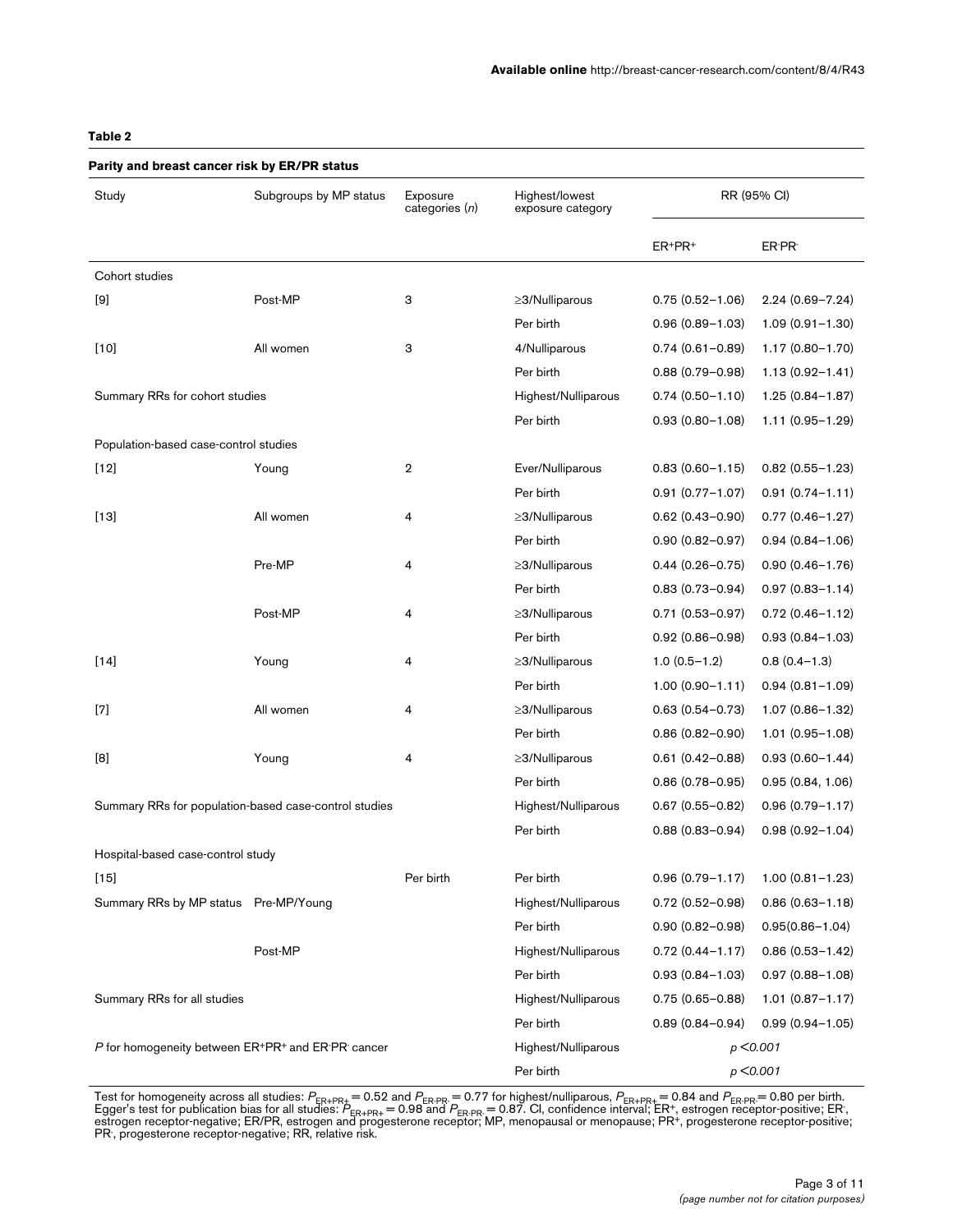have investigated the association among parity, age at first birth, breastfeeding, or age at menarche in relation to ER+PR+ and ER-PR- breast cancer.

### **Materials and methods Literature search strategy**

We identified epidemiological studies (cohort or case-control studies) in MEDLINE from the year 1966 to Dec. 1, 2005, by running searches with the key words "Breast Neoplasm/ep [Epidemiology]" and "(ER or PR).mp [mp = title, abstract, name of substance, mesh subject heading]". We identified additional studies by tracking the references in all identified articles. We noticed that the studies published before 1995 all defined their receptor subtypes according to either ER or PR status and that most of them had a hospital-based study design, whereas most of studies published since 1995 used joint ER/PR status to define receptor subtypes and had a population-based study design. Using joint ER/PR status could reduce the chance of including any tumors in which one of the receptor statuses was mislabeled. Therefore, for inclusion into this meta-analysis, the identified articles have to have estimates of relative risk (RR) for ER+PR+ and ER-PR- breast cancer. We did not summarise the data for the two rare subtypes (ER-PR+ and ER+PR- breast cancer), because few studies reported estimates of RR for them. For exposure variables, we focused on the summary of results for reproductive factors that had been more frequently tested across studies, although some studies had also examined other factors such as body mass index, hormone replacement therapy, and so on. We thoroughly reviewed two cohort [9,10], five population-based

#### **Table 3**

#### **Age at first birth and breast cancer risk by ER/PR status**

| Study                                                            | Subgroups by MP<br>status                             | Exposure<br>categories (n) | Oldest/youngest age<br>category | RR (95% CI) for oldest vs. youngest age category |                     |  |  |
|------------------------------------------------------------------|-------------------------------------------------------|----------------------------|---------------------------------|--------------------------------------------------|---------------------|--|--|
|                                                                  |                                                       |                            |                                 | ER+PR+                                           | ER PR               |  |  |
| Cohort study                                                     |                                                       |                            |                                 |                                                  |                     |  |  |
| [9]                                                              | Post-MP                                               | $\overline{2}$             | $\geq$ 30/ $\leq$ 30            | $1.76(1.21 - 2.56)$                              | $1.71(0.76 - 3.85)$ |  |  |
| Population-based case-control studies                            |                                                       |                            |                                 |                                                  |                     |  |  |
| $[11]$                                                           | All women                                             | $\overline{2}$             | $>25/\leq 25$                   | $1.3(0.9-1.8)$                                   | $0.8(0.5 - 1.3)$    |  |  |
|                                                                  | Pre-MP                                                | $\overline{2}$             | $>25/\leq 25$                   | $1.0(0.6 - 1.7)$                                 | $0.9(0.5-1.5)$      |  |  |
|                                                                  | Post-MP                                               | $\overline{2}$             | $>25/\leq 25$                   | $1.6(1.0-2.7)$                                   | $0.9(0.4 - 1.7)$    |  |  |
| $[12]$                                                           | Young                                                 | $\overline{2}$             | $>24.3/\leq 24.3$               | 1.21 (0.94-1.57)                                 | $1.03(0.75 - 1.41)$ |  |  |
| $[13]$                                                           | All women                                             | 3                          | $\geq$ 28/ $\leq$ 24            | $1.43(1.06 - 1.92)$                              | $1.19(0.78 - 1.81)$ |  |  |
|                                                                  | Pre-MP                                                | 3                          | $\geq$ 28/ $\leq$ 24            | $1.08(0.73 - 1.60)$                              | $1.00(0.60 - 1.65)$ |  |  |
|                                                                  | Post-MP                                               | 3                          | $\geq$ 28/ $\leq$ 24            | $1.64(1.28 - 2.10)$                              | $1.30(0.89 - 1.89)$ |  |  |
| $[14]$                                                           | Young                                                 | $\overline{2}$             | $\geq$ 25/ $\leq$ 25            | $1.7(1.1-2.5)$                                   | $0.9(0.6-1.4)$      |  |  |
| $[7]$                                                            | All women                                             | 4                          | $\geq$ 30/ $\leq$ 20            | $1.22(0.97 - 1.54)$                              | $0.91(0.68 - 1.22)$ |  |  |
| [8]                                                              | Young                                                 | 4                          | $\geq$ 32/ $\leq$ 22            | $1.23(0.72 - 2.10)$                              | $0.56(0.30 - 1.07)$ |  |  |
|                                                                  | Summary RRs for population-based case-control studies | $1.31(1.07 - 1.60)$        | $0.94(0.76 - 1.15)$             |                                                  |                     |  |  |
| Hospital-based case-control studies                              |                                                       |                            |                                 |                                                  |                     |  |  |
| $[15]$                                                           | All women                                             | Per 5 years <sup>1</sup>   | 5 years' increase               | $1.19(0.93 - 1.51)$                              | $1.19(0.91 - 1.55)$ |  |  |
| $[16]$                                                           | All women                                             | $\overline{2}$             | ≥30/<30                         | $0.5(0.2 - 1.2)$                                 | $1.0(0.5-1.9)$      |  |  |
|                                                                  | Summary RRs for hospital-based case-control studies   | $1.10(0.78 - 1.55)$        | $1.17(0.83 - 1.65)$             |                                                  |                     |  |  |
| Summary RRs by MP<br>status                                      | Pre-MP/Young                                          |                            |                                 | $1.24(0.96 - 1.62)$                              | $0.92(0.71 - 1.20)$ |  |  |
|                                                                  | Post-MP                                               |                            |                                 | $1.65(1.15 - 2.38)$                              | $1.28(0.89 - 1.84)$ |  |  |
| Summary RRs for all studies                                      |                                                       |                            |                                 | $1.27(1.07 - 1.50)$                              | $1.01(0.85 - 1.20)$ |  |  |
| P for homogeneity between ER+PR+ and ER-PR cancer<br>$p = 0.010$ |                                                       |                            |                                 |                                                  |                     |  |  |

Test for homogeneity across all studies: P<sub>ER+PR+</sub> = 0.80 and P<sub>ER-PR</sub> = 0.70. Egger's test for publication bias for all studies: P<sub>ER+PR+</sub> = 0.83 and<br>P<sub>ER-PR</sub> = 0.67. Cl, confidence interval; ER+, estrogen receptor-positi progesterone receptor-negative; RR, relative risk.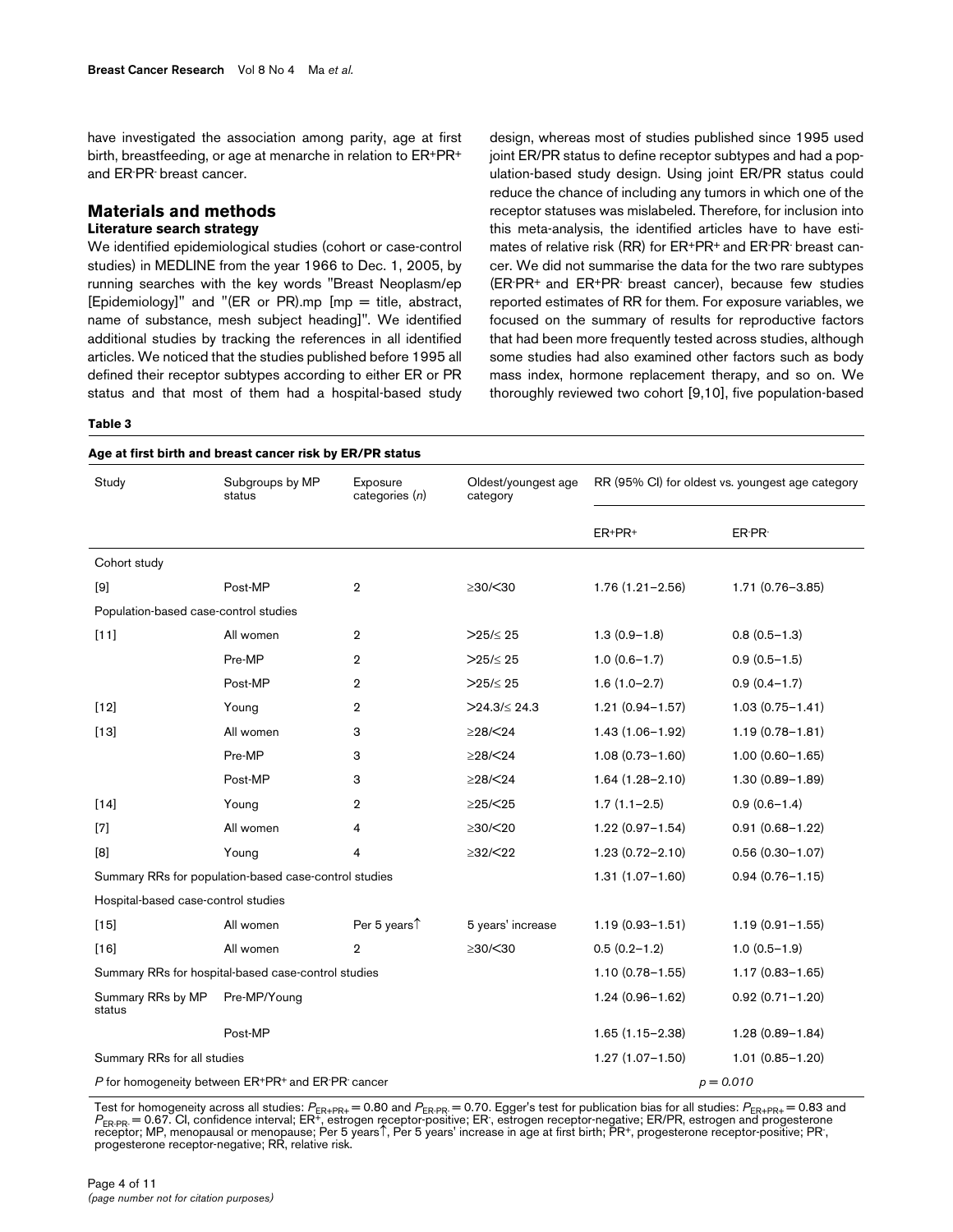case-control [7,11-14], and two hospital-based case-control studies [15,16] that investigated these issues. We also included one population-based case-control analysis in press [8] (Table 1).

# **Meta-analysis**

We extracted study-specific estimates of RR (odds ratios, rate ratios, and risk ratios) and their 95% confidence intervals (CIs) for highest versus lowest category of parity, age at first birth, breastfeeding, and age at menarche. For this analysis, we used RR to refer to any RR measure. Two studies presented their results by subgroups only, either by menopausal status [13] or by age at birth [10]. To obtain one summary estimate, we combined the RRs for the subgroups through weighting their log (base e) RRs by the inverse of their variances. For RRs of parity, seven studies [8-10,12-15] used nulliparous women as the reference group, whereas one of our own studies [7] used never-pregnant women as the reference group. For consistency with other studies, we re-computed our results to have nulliparous women as the reference group using our original data [7] and changed the lower limit in the highest category from five to three births. For the same reason, we also changed the lower limit in the highest category from 24 months of breastfeeding to 7 months for two of our own studies [7,8].

For parity, we also extracted or computed study-specific trend estimates. One study provided the estimates in the original

#### **Table 4**

| Study                                                                                               | Subgroups by MP<br>status                           | Exposure<br>categories (n) | Highest/Lowest exposure<br>category | RR (95% CI) for highest vs. lowest category |                     |  |
|-----------------------------------------------------------------------------------------------------|-----------------------------------------------------|----------------------------|-------------------------------------|---------------------------------------------|---------------------|--|
|                                                                                                     |                                                     |                            |                                     | ER+PR+                                      | ER-PR-              |  |
| Population-based case-control studies                                                               |                                                     |                            |                                     |                                             |                     |  |
| $[11]$                                                                                              | All women                                           | $\overline{2}$             | Ever/Never                          | $0.7(0.5 - 1.0)$                            | $0.8(0.5 - 1.1)$    |  |
|                                                                                                     | Pre-MP                                              | $\overline{2}$             | Ever/Never                          | $0.7(0.4 - 1.1)$                            | $0.7(0.4 - 1.1)$    |  |
|                                                                                                     | Post-MP                                             | $\overline{2}$             | Ever/Never                          | $0.8(0.5-1.2)$                              | $1.1(0.6-1.8)$      |  |
| $[12]$                                                                                              | Young                                               | 3                          | >12 months/Never                    | $0.80(0.58 - 1.12)$                         | $0.75(0.50 - 1.12)$ |  |
| $[13]$                                                                                              | All women                                           | 3                          | >6 months/Never or<br>nulliparous   | $1.05(0.79 - 1.39)$                         | $1.01(0.69 - 1.48)$ |  |
|                                                                                                     | Pre-MP                                              | 3                          | >6 months/Never or<br>nulliparous   | $1.41(0.96 - 2.08)$                         | $0.86(0.53 - 1.39)$ |  |
|                                                                                                     | Post-MP                                             | 3                          | >6 months/Never or<br>nulliparous   | $0.92(0.73 - 1.16)$                         | $1.09(0.77 - 1.52)$ |  |
| $[7]$                                                                                               | All women                                           | 4                          | >6 months/Never                     | $0.76(0.65 - 0.89)$                         | $0.68(0.55 - 0.83)$ |  |
| [8]                                                                                                 | Young                                               | 4                          | >6 months/Never                     | $0.51(0.31 - 0.84)$                         | $0.57(0.33 - 1.00)$ |  |
| $0.78(0.64 - 0.94)$<br>$0.74(0.61 - 0.89)$<br>Summary RRs for population-based case-control studies |                                                     |                            |                                     |                                             |                     |  |
|                                                                                                     | P for homogeneity between ER+PR+ and ER-PR cancer   |                            | $p = 0.80$                          |                                             |                     |  |
| Hospital-based case-control studies                                                                 |                                                     |                            |                                     |                                             |                     |  |
| $[15]$                                                                                              | All women                                           | Per 3 months <sup>1</sup>  | 3 months' increase                  | $1.02(0.95 - 1.09)$                         | $0.98(0.90 - 1.07)$ |  |
| $[16]$                                                                                              | $40 - 80$                                           | 3                          | $\geq$ 12 months/Never              | $1.25(0.67 - 2.50)$                         | $0.91(0.48 - 1.67)$ |  |
|                                                                                                     | Summary RRs for hospital-based case-control studies | $1.02(0.92 - 1.14)$        | $0.98(0.88 - 1.09)$                 |                                             |                     |  |
| Summary RRs by MP<br>status                                                                         | Pre-MP/Young                                        |                            |                                     | $0.83(0.61 - 1.14)$                         | $0.73(0.53 - 1.00)$ |  |
|                                                                                                     | Post-MP                                             |                            |                                     | $0.89(0.62 - 1.27)$                         | $1.09(0.77 - 1.56)$ |  |
| Summary RRs for all studies                                                                         |                                                     |                            |                                     | $0.95(0.87 - 1.05)$                         | $0.91(0.83 - 1.00)$ |  |
| P for homogeneity between ER+PR+ and ER-PR cancer<br>$p = 0.38$                                     |                                                     |                            |                                     |                                             |                     |  |

Test for homogeneity across all studies:  $P_{\sf ER+PR+}$  = 0.15 and  $P_{\sf ER+PR}$  = 0.17. Egger's test for publication bias for all studies:  $P_{\sf ER+PR+}$  = 0.18 and<br> $P_{\sf ER+PR}$  = 0.18. CI, confidence interval; ER+, estrogen recepto receptor; MP, menopausal or menopause; Per 3 months↑, Per 3 months' increase in the duration of breastfeeding; PR+, progesterone receptorpositive; PR- , progesterone receptor-negative; RR, relative risk.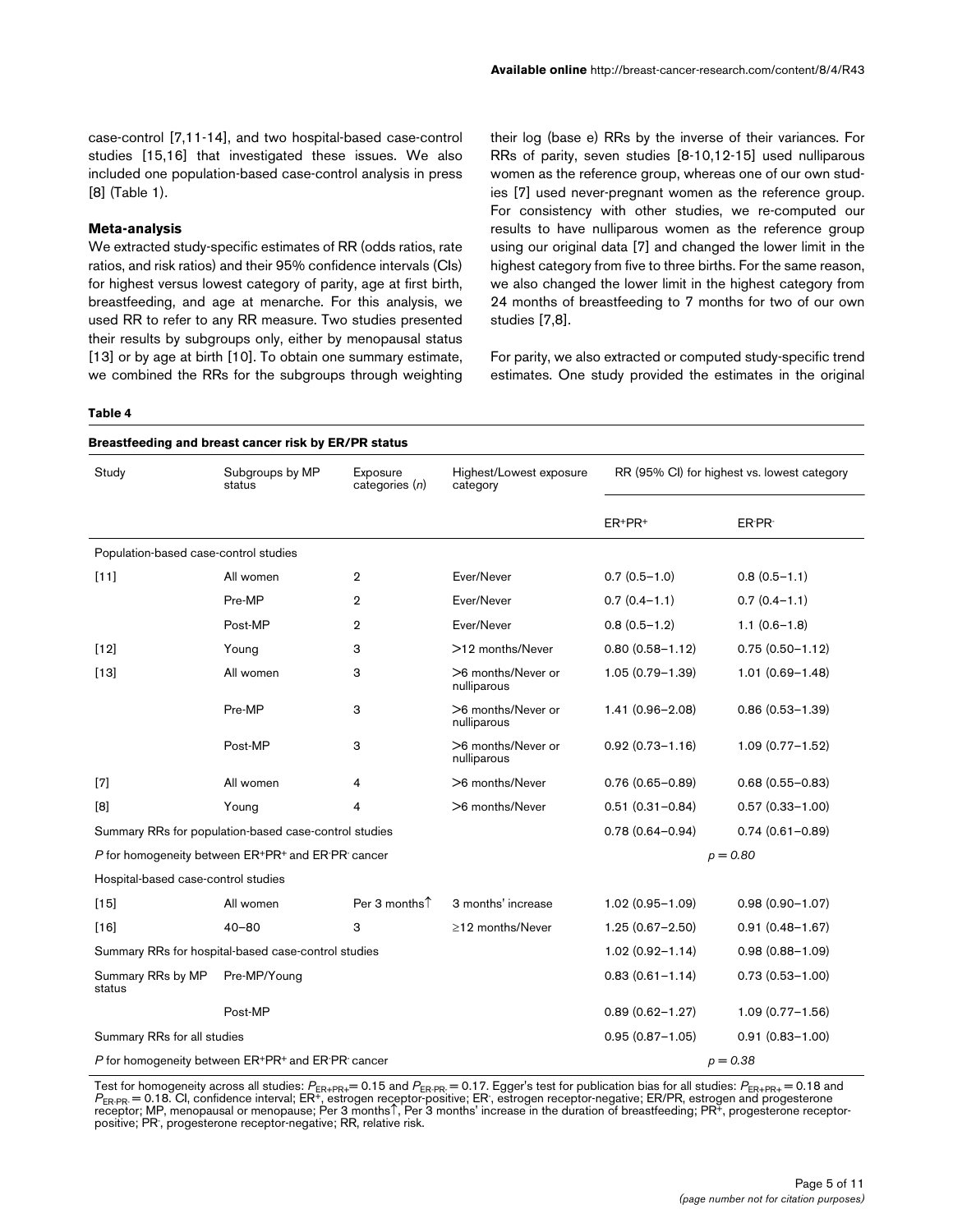publication [15]; we computed trend estimates using original data for two of our own studies [7,8] and computed trend estimates using RRs (and 95% CIs) for categorical variables in four studies [9,12-14] using the method described by Greenland and Longnecker [17]. We used the midpoint of each category in these calculations; for the open-ended highest category, we used its lower limit plus one as an estimate of the mean number of births. For the study of women under age 45 years from Georgia, Washington, or New Jersey, that reported RRs for ever versus never having given birth [12], we used two as our estimate of the number of births because that was close to the mean number of births for parous women under age 45 years in two of our own studies [7,8]. To calculate the estimate

for one study, we combined the RRs given for one birth at age 20 and one birth at age 35, weighting their log RRs by the inverse of their variances [10].

To summarise the results by menopausal status, we did as follows. We accepted the definitions used in three studies [9,11,13]. Three studies restricted eligibility to young women (under age 40 [14], under age 45 [12], and under age 50 [8]). We combined these young women with premenopausal women to form a group representing women who were premenopausal or young.

#### **Table 5**

| Age at menarche and breast cancer risk by ER/PR status |                                                       |                          |                                 |                                                     |                     |  |  |  |
|--------------------------------------------------------|-------------------------------------------------------|--------------------------|---------------------------------|-----------------------------------------------------|---------------------|--|--|--|
| Study                                                  | Subgroups by MP status Exposure categories $(n)$      |                          | Oldest/Youngest age<br>category | RR (95% CI) for oldest vs. youngest age<br>category |                     |  |  |  |
|                                                        |                                                       |                          |                                 | ER+PR+                                              | ER PR               |  |  |  |
| Cohort studies                                         |                                                       |                          |                                 |                                                     |                     |  |  |  |
| [9]                                                    | Post-MP                                               | $\overline{2}$           | $\geq$ 13/ $\leq$ 13            | $0.69(0.56 - 0.85)$                                 | $1.07(0.67 - 1.71)$ |  |  |  |
| $[10]$                                                 | All women                                             | $\overline{2}$           | 15/11                           | $0.68(0.62 - 0.73)$                                 | $0.78(0.68 - 0.89)$ |  |  |  |
| Summary RRs for cohort studies                         |                                                       |                          |                                 | $0.68(0.59 - 0.79)$                                 | $0.80(0.69 - 0.93)$ |  |  |  |
| Population-based case-control studies                  |                                                       |                          |                                 |                                                     |                     |  |  |  |
| $[11]$                                                 | All women                                             | $\overline{2}$           | $\geq$ 12/ $\leq$ 12            | $0.67(0.50 - 0.91)$                                 | $0.91(0.67 - 1.43)$ |  |  |  |
|                                                        | Pre-MP                                                | $\overline{2}$           | $\geq$ 12/ $\leq$ 12            | $0.67(0.4 - 1.0)$                                   | $1.11(0.67 - 1.67)$ |  |  |  |
|                                                        | Post-MP                                               | $\overline{2}$           | $\geq$ 12/ $\leq$ 12            | $0.63(0.42 - 1.0)$                                  | $0.77(0.45 - 1.43)$ |  |  |  |
| $[12]$                                                 | Young                                                 | $\overline{2}$           | $\geq$ 13/ $\leq$ 13            | $0.77(0.63 - 0.94)$                                 | $0.78(0.61 - 1.00)$ |  |  |  |
| $[13]$                                                 | All women                                             | 4                        | $\geq$ 14/ $\leq$ 12            | $0.72(0.52 - 0.99)$                                 | $0.99(0.63 - 1.53)$ |  |  |  |
|                                                        | Pre-MP                                                | 4                        | $\geq$ 14/ $\leq$ 12            | $0.49(0.31 - 0.76)$                                 | $1.12(0.62 - 2.03)$ |  |  |  |
|                                                        | Post-MP                                               | 4                        | $\geq$ 14/ $\leq$ 12            | $0.84(0.64 - 1.10)$                                 | $0.94(0.64 - 1.37)$ |  |  |  |
| $[14]$                                                 | Young                                                 |                          | $\geq$ 13/ $\leq$ 13            | $0.8(0.6-1.1)$                                      | $0.6(0.4-0.9)$      |  |  |  |
| [8]                                                    | Young                                                 | 4                        | $\geq$ 14/ $\leq$ 12            | $0.60(0.42 - 0.86)$                                 | $0.59(0.38 - 0.92)$ |  |  |  |
|                                                        | Summary RRs for population-based case-control studies |                          |                                 | $0.73(0.59 - 0.89)$                                 | $0.77(0.63 - 0.94)$ |  |  |  |
| Hospital-based case-control studies                    |                                                       |                          |                                 |                                                     |                     |  |  |  |
| $[15]$                                                 | All women                                             | Per 2 years <sup>1</sup> | 2 years' increase               | $0.83(0.68 - 1.01)$                                 | $1.11(0.91 - 1.36)$ |  |  |  |
| 16                                                     | All women                                             | 3                        | $\geq$ 14/ $\leq$ 12            | $1.0(0.53 - 2.00)$                                  | $1.43(0.71 - 2.50)$ |  |  |  |
|                                                        | Summary RRs for hospital-based case-control studies   | $0.84(0.64 - 1.10)$      | $1.14(0.87 - 1.49)$             |                                                     |                     |  |  |  |
| Summary RRs by MP<br>status                            | Pre-MP/Young                                          |                          |                                 | $0.71(0.57 - 0.88)$                                 | $0.77(0.62 - 0.95)$ |  |  |  |
|                                                        | Post-MP                                               |                          |                                 | $0.74(0.54 - 1.01)$                                 | $0.95(0.70 - 1.30)$ |  |  |  |
| Summary RRs for all studies                            |                                                       |                          | $0.72(0.64 - 0.80)$             | $0.84(0.75 - 0.94)$                                 |                     |  |  |  |
|                                                        | P for homogeneity between ER+PR+ and ER PR cancer     | $p = 0.006$              |                                 |                                                     |                     |  |  |  |

Test for homogeneity across all studies:  $P_{\sf ER+PR+}$  = 0.95 and  $P_{\sf ER+PR}$  = 0.23. Egger's test for publication bias for all studies:  $P_{\sf ER+PR+}$  = 0.42 and<br> $P_{\sf ER+PR}$  = 0.55. Cl, confidence interval; ER+, estrogen recepto receptor; MP, menopausal or menopause; Per 2 years↑, Per 2 years' increase in age at menarche; PR+, progesterone receptor-positive; PR- , progesterone receptor-negative; RR, relative risk.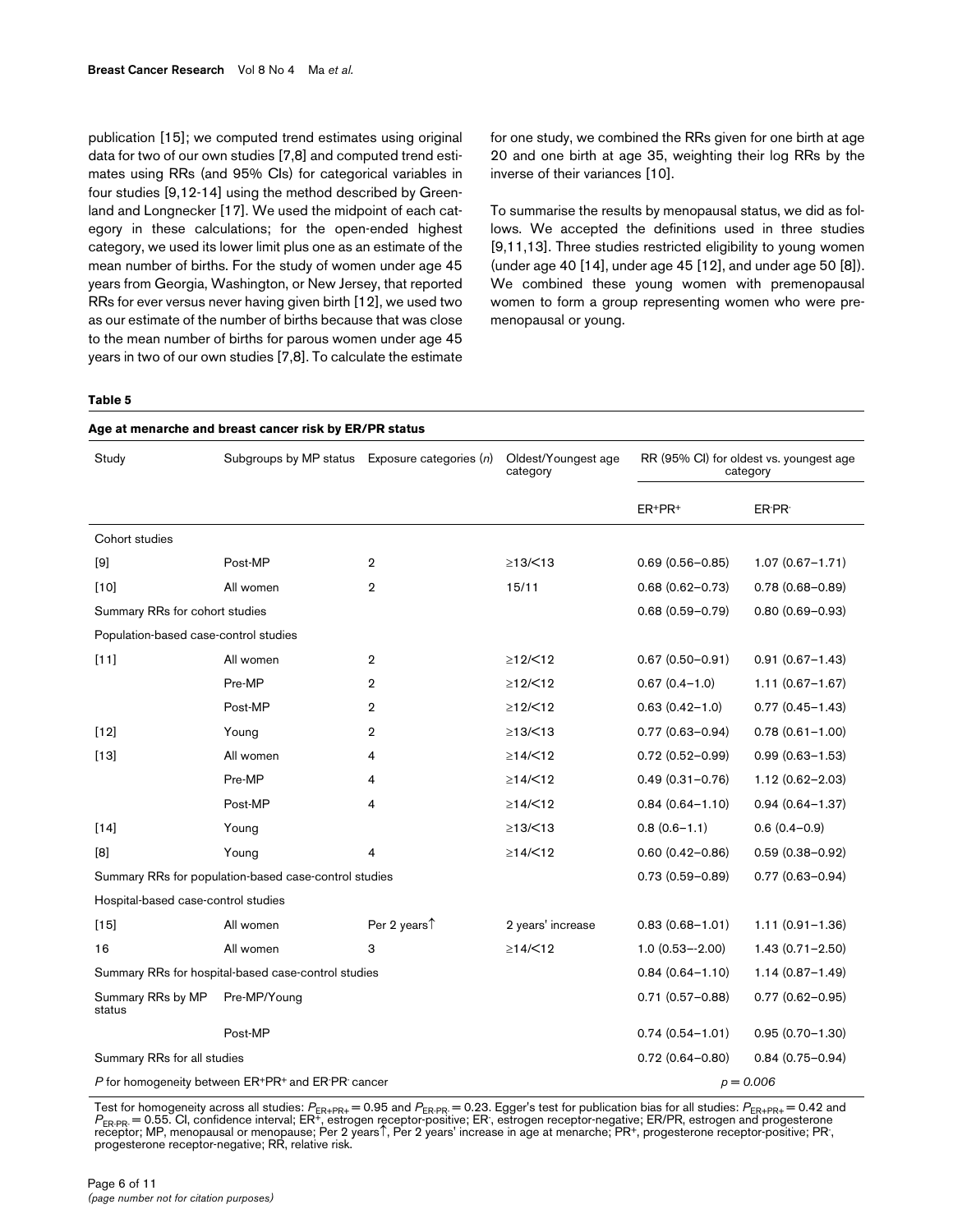We used fixed effects models to calculate summary RRs for all studies combined, by type of study design and menopausal status (premenopausal or young and postmenopausal status), because we did not detect statistically significant heterogeneity of effects between studies ( $p \ge 0.10$ ) [18]. To ensure that each particular study contributed the same weight to the summary log RRs for ER+PR+ and ER-PR- subtypes, we used the inverse of the average variances of the two subtypes as the weighting variable. This is necessary for the calculated summary values to be directly comparable. In Tables 2, 3, 4, 5, we list the study-specific RRs (95% CIs), then the summary RRs (95% CIs) by type of study design and menopausal status, and the overall summary estimates for all studies.

To test for potential heterogeneity in risk by receptor status, we first calculated the average variance weighted difference in the log RRs for the two receptor status groups. The variance for each difference in log RRs is estimated by the sum of their variances. The differences are divided by their pooled variance, these weighted values are summed across studies, and the total is divided by the sum of the inverses of these pooled variances. To create a test statistic, χ2 (with 1 degree of freedom), this value is squared and then divided by its variance, which is the inverse of the sum of the inverses of the pooled variances across studies. Potential heterogeneity in effect by study design and by menopausal status was examined by using standard homogeneity tests. All p values reported for homogeneity are two-sided, and p values less than 0.05 were considered statistically significant.

Using Egger's regression asymmetry test, we assessed the possibility of publication bias [19]. This analysis is based on a regression model in which the standard normal deviate is

regressed against the study-specific estimate of the precision of log RR. When no publication bias is present, the points will scatter around a regression line that runs through the origin. We considered there to be publication bias if the intercept of the Egger's regression line deviated from zero with a twosided *p* value of less than 0.10.

All analyses were performed using the Stata statistical software (Version 8; StataCorp LP, College Station, TX, USA).

### **Results**

# **Characteristics of studies**

Table 1 presents the basic characteristics of the ten studies that we reviewed. Nine of the ten studies were published between 1995 and 2005 [7,9-16], and the other is currently in press [8]. Seven of the ten studies are from the U.S. [7-12,16], and the others are from Canada [13], Australia [14], and Japan [15]. These studies include women of all ages. The main source of hormone receptor information was medical records [7-14]; in one study, a single laboratory provided the data on receptor status [16], and one study did not specify the source of their receptor data [15]. The percentage of participating cases with available ER/PR status was at least 65% in nine studies [7-14,16], whereas it was only 40% in one hospitalbased case-control study [15]. The number of subjects included in these analyses ranged from 104 to 2,130 for ER+PR+ and 80 to 1,081 for ER<sup>-</sup>PR<sup>-</sup>. On average, the number of ER-PR- breast cancer cases involved in the analyses was approximately 46% of that of ER+PR+ cancer cases. All studies considered confounding in their analyses although the confounders included in the models varied by study (Table 1).



Parity and breast cancer risk by estrogen receptor/progesterone receptor (ER/PR) status: relative risk (RR) with corresponding 95% confidence interval per birth.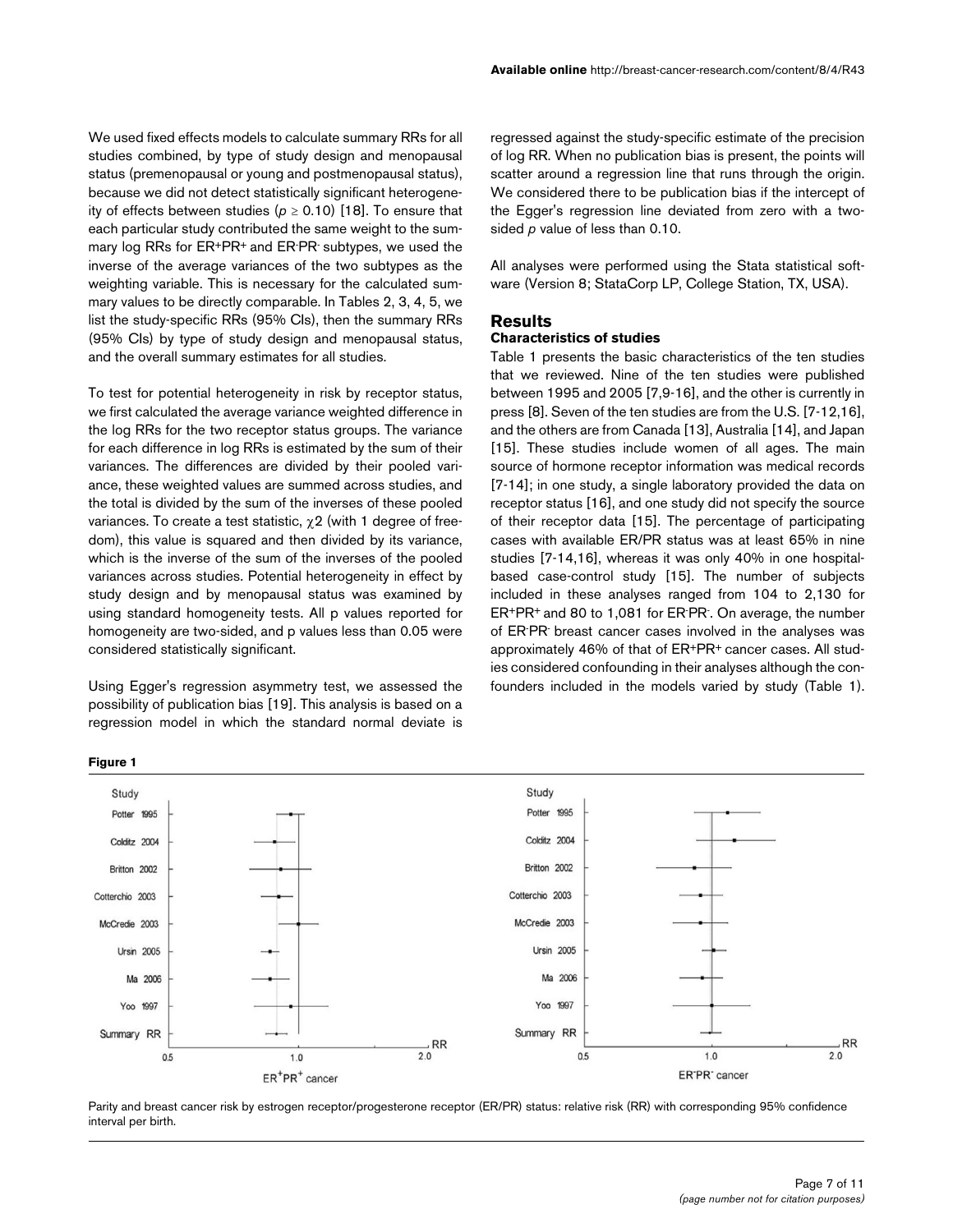

**Figure 2**

Age at first birth and breast cancer risk by estrogen receptor/progesterone receptor (ER/PR) status: relative risk (RR) with corresponding 95% confidence interval for oldest versus youngest age at first birth category.

### **Parity**

Eight studies were included in the meta-analysis of parity and breast cancer risk by ER/PR status (Table 2). Both the summary RRs for the highest versus the lowest category and the summary RRs per birth indicated that the protective effect of parity was confined to ER+PR+ cancer. Each birth reduced the risk of  $ER^+PR^+$  cancer by 11% (RR per birth = 0.89, 95% CI  $= 0.84 - 0.94$ , and the  $p$  value for homogeneity between ER+PR+ versus ER-PR- cancer was less than 0.001 (Figure 1).

#### **Age at first birth**

Nine studies were included in the meta-analysis of age at first birth and breast cancer risk by ER/PR status (Table 3, Figure 2). Women in the oldest age at first birth category were on average at a 27% greater risk (summary  $RR = 1.27$ , 95%  $Cl =$ 1.07–1.50) for ER+PR+ cancer than women in the youngest age category, but age at first birth was not associated with risk of ER-PR- cancer (summary RR = 1.01, 95% CI = 0.85–1.20). The difference in effects between ER+PR+ and ER<sup>-</sup>PR was statistically significant (*p* for homogeneity between ER+PR+ and ER-PR- cancer = 0.010). The summary RR for ER+PR+ cancer appeared greater among postmenopausal than premenopausal or young women (postmenopausal women: summary  $RR = 1.65$ , 95%  $Cl = 1.15 - 2.38$ ; premenopausal or young women: summary  $RR = 1.24$ , 95%  $Cl = 0.96 - 1.62$ ), but the difference was not statistically significant  $(p = 0.211)$ .

#### **Breastfeeding**

The summary RRs from the seven studies of breastfeeding show that breastfeeding was associated with reduced RRs of both ER+PR+ and ER-PR- cancer (summary RRs [95% CIs]: 0.95 [0.87–1.05] and 0.91 [0.83–1.00] for ER+PR+ and ER-PR- subtypes, respectively) (Table 4, Figure 3). The protective effect from breastfeeding was observed among populationbased case-control studies, but not among hospital-based case-control studies. This difference is marginally significant  $(p = 0.071$  for  $ER^+PR^+$  and  $p = 0.054$  for  $ER^+PR^-$  cancer). One reason for this discrepancy could be that the two hospitalbased studies included a small number of cases and therefore had insufficient power to find any effect.

#### **Age at menarche**

Nine studies were included in the meta-analysis of age at menarche and breast cancer risk by ER/PR status (Table 5, Figure 4). The overall summary RRs of the oldest versus the youngest age at menarche category show that age at menarche was negatively associated with the risk of both ER+PR+ and ER-PR- cancer (summary RRs [95% CIs]: 0.72 [0.64-0.80] and 0.84 [0.75-0.94] for ER<sup>+</sup>PR<sup>+</sup> and ER<sup>-</sup>PR<sup>-</sup> subtypes, respectively). The protective effect of late age at menarche was statistically significantly greater for ER+PR+ than ER-PR- cancer (*p* for homogeneity between ER+PR+ and  $ER$ <sup>-</sup> $PR$ <sup>-</sup> cancer = 0.006).

### **Publication bias**

We found no evidence of publication bias in results across all studies for the factors we reviewed (Egger's test: all *p* > 0.10).

### **Discussion**

This quantitative overview estimates that each birth reduces the risk of ER+PR+ breast cancer by 11% and that women who were in the oldest age at first birth category were, on average, at 27% higher risk of ER+PR+ cancer than those who were in the youngest age at first birth category after adjustment for parity. Furthermore, we found that neither parity nor age at first birth was associated with reduced risk of ER-PR- cancer.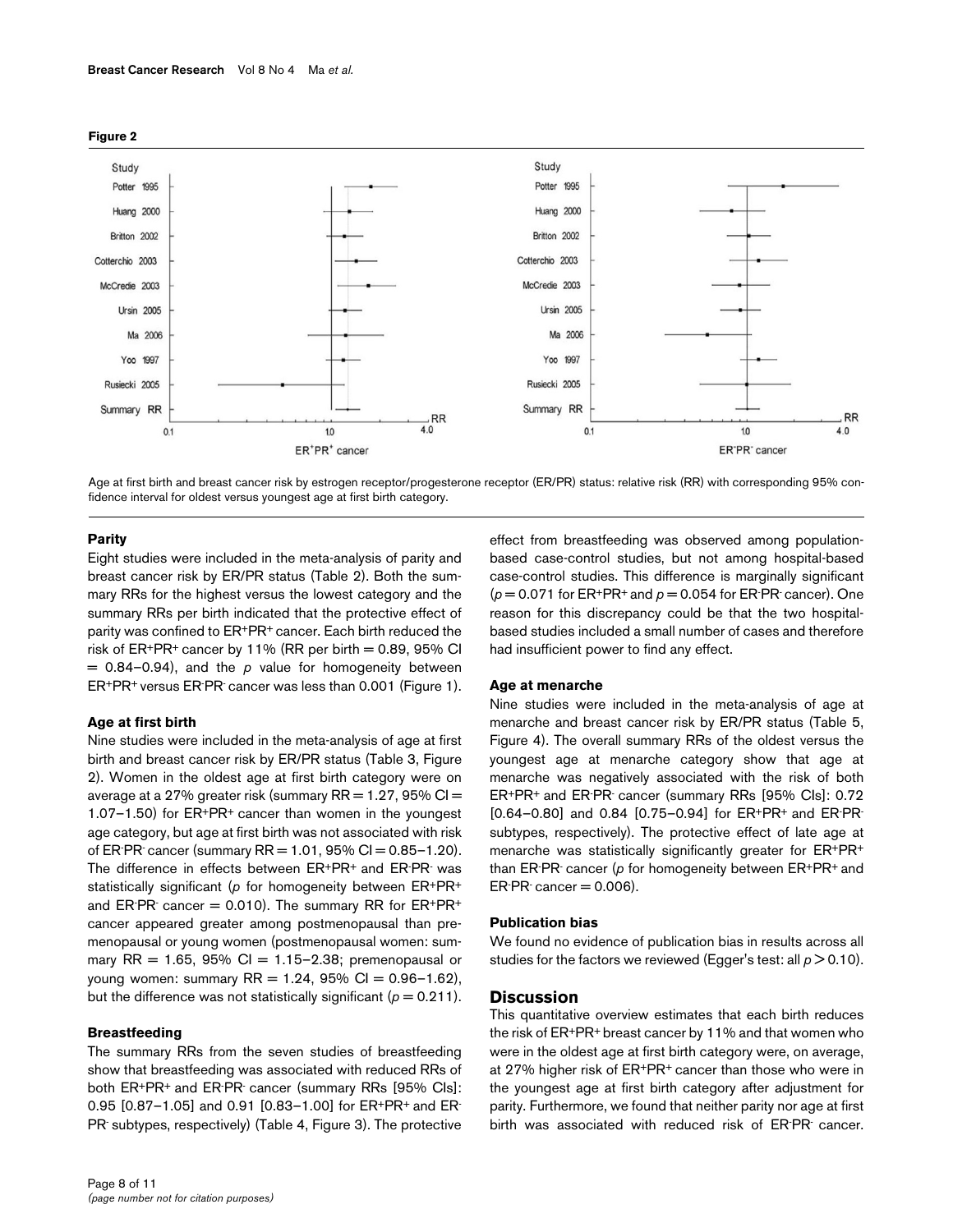

#### **Figure 3**

Breastfeeding and breast cancer risk by estrogen receptor/progesterone receptor (ER/PR) status: relative risk (RR) with corresponding 95% confidence interval for highest versus lowest breastfeeding category.

Breastfeeding and late age at menarche decreased the risk of both subtypes of breast cancer. The protective effect of late age at menarche was statistically significantly greater for ER+PR+ than ER-PR- cancer.

The most recent qualitative review of risk factors by ER/PR status was published by Althuis *et al*. in 2004 [6]. They reported that parity and age at first birth were associated with ER+ but not ER- breast cancer and that breastfeeding protected against both receptor-positive and -negative breast cancer. These results are consistent with the findings from our meta-analysis. However, Althuis *et al*. also concluded that late age at menarche was more consistently associated with reduced risk of ER+PR+ breast cancer, whereas we found that late age at menarche protected against both ER+PR+ and ER-PR- breast cancer. The difference between our conclusion and that of Althuis *et al*. may be due partly to the quantitative nature of a meta-analysis, in which we weight the results of the studies by the precision of their estimates, and partly due to our incorporation of data from three more studies [8,10,16]. Two of these studies found that late age at menarche protected against both ER+PR+ and ER-PR- subtypes [8,10], whereas the other found no association with either subtype.

All the studies we summarised have been published, except for one study that is currently in press [8]. If studies that detected a difference in association by ER/PR status were more likely to be published, our results for parity and age at first birth could be biased. However, we found no evidence for publication bias for either parity or age at first birth results. If survival among cases depends on the two reproductive factors and differs between receptor-positive and receptor-nega-

tive tumors, this could result in bias among case-control studies. However, cohort studies also observed that the protective effect of parity [9,10] and early first birth [9] was restricted to ER+PR+ cancer. We therefore think it is unlikely that survival bias explains why parity and age at first birth are associated with ER+PR+ tumors, but not ER-PR- tumors.

We also considered whether the different association by receptor status could be caused by residual confounding by age given that the ratio of ER+PR+ to ER-PR- subtypes increases with age [20,21]. We therefore examined the effect of parity using stratified analyses by age (5 years) from our own data [7]. We found that the protective effect from parity was still confined to ER+PR+ cancer (results not shown). We therefore think it is unlikely that the difference in association by receptor status is due to residual confounding by age.

The main source of hormone receptor information for studies that we reviewed was medical records. Although we assume that the majority of laboratories have used immunoassays since 1995, we could not exclude the possibility that the assays and cutoffs for determining ER and PR status differed across studies. However, we believe that any such inconsistencies would be unlikely to cause the observed associations and, if anything, that they would bias the RR estimates toward the null value.

Some data suggest that compared with Caucasian women, African-American women are more likely to develop ER-PRcancer [20]. We were unable to address whether race modifies these associations, because only one study provided results by race [7]. However, in this study, we found that the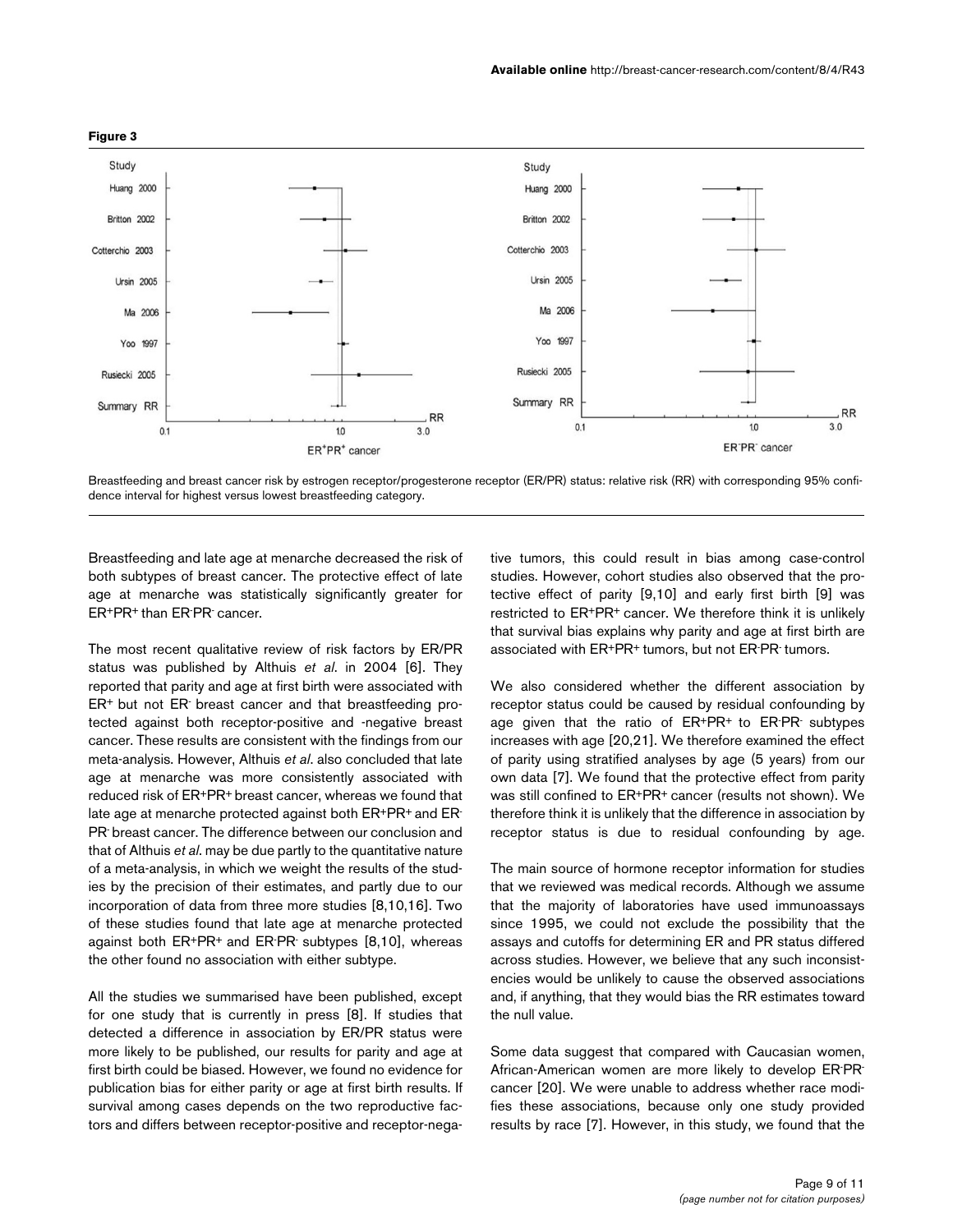

**Figure 4**

Age at menarche and breast cancer risk by estrogen receptor/progesterone receptor (ER/PR) status: relative risk (RR) with corresponding 95% confidence interval for oldest versus youngest age at menarche category.

associations for parity or breastfeeding were similar in Caucasian and African-American women.

The differences between the comparison and reference categories for age at first birth varied substantially across the studies, ranging from 1 [9,11,12,14,16] to 11 years [7,8] with a 4 year average. One would expect that the effects would be greater for the studies with the greater difference or gap, but this was not the case. Because we did not know the underlying distribution of age at first birth in each specific category from each study, we were unable to pursue this further.

The protective effects of a greater number of births and an early age at first birth against ER+PR+ but not ER-PR- breast cancer suggest that their effects influence risk predominantly through hormonal mechanisms that involve estrogen and progesterone. The effects of these hormones on breast tissue depend upon the amount of both hormones and their specific receptors [22-25]. A greater number of births and an early first birth may protect against receptor-positive breast cancer through several mechanisms: (a) by reducing estrogen and progesterone in plasma [26-28], (b) by increasing levels of sex hormone-binding globulin [26], or (c) by causing further differentiation of the breast epithelium, which may reduce the susceptibility to estrogen and progesterone [29].

Contrary to expectations, breastfeeding and late age at menarche protected against both ER+PR+ and ER<sup>-</sup>PR subtypes, although menarche had greater protective effects against ER+PR+ than did ER-PR- cancer. This seems to be inconsistent with the hypothesis that these factors act through estrogen and progesterone mediated by their respective receptors [22-25]. However, evidence shows that when ER+ progenitor cells are exposed to estrogen, they produce paracrine signals that cause neighbouring populations of ER- cells to proliferate [30]. Thus, our findings do not preclude a hormonal mechanism for breastfeeding and late age at menarche but suggest that the mechanism differs from that involved in parity and age at first birth.

# **Conclusion**

Our quantitative overview shows that parity and early age at first birth protect only against ER+PR+ breast cancer whereas breastfeeding and late age at menarche protect against both ER+PR+ and ER<sup>-</sup>PR<sup>-</sup> breast cancer. Our findings suggest that breastfeeding (and age at menarche) may act through different hormonal mechanisms than do parity and age at first birth.

### **Competing interests**

The authors declare that they have no competing interests.

# **Authors' contributions**

HM conducted the literature search and assembled the data, conducted the data analysis, and drafted the manuscript. LB revised the manuscript. MCP supervised the data analysis and revised the manuscript. GU provided advice on the literature search, data collection, and analysis and revised the manuscript. All authors have read and approved the final draft.

### **References**

- 1. Henderson BE, Ross RK, Pike MC, Casagrande JT: **[Endogenous](http://www.ncbi.nlm.nih.gov/entrez/query.fcgi?cmd=Retrieve&db=PubMed&dopt=Abstract&list_uids=7046921) [hormones as a major factor in human cancer.](http://www.ncbi.nlm.nih.gov/entrez/query.fcgi?cmd=Retrieve&db=PubMed&dopt=Abstract&list_uids=7046921)** *Cancer Res* 1982, **42:**3232-3239.
- 2. Key TJ, Pike MC: **[The role of oestrogens and progestagens in](http://www.ncbi.nlm.nih.gov/entrez/query.fcgi?cmd=Retrieve&db=PubMed&dopt=Abstract&list_uids=3276531) [the epidemiology and prevention of breast cancer.](http://www.ncbi.nlm.nih.gov/entrez/query.fcgi?cmd=Retrieve&db=PubMed&dopt=Abstract&list_uids=3276531)** *Eur J Cancer Clin Oncol* 1988, **24:**29-43.
- 3. Bernstein L, Ross RK: **[Endogenous hormones and breast can](http://www.ncbi.nlm.nih.gov/entrez/query.fcgi?cmd=Retrieve&db=PubMed&dopt=Abstract&list_uids=8405212)[cer risk.](http://www.ncbi.nlm.nih.gov/entrez/query.fcgi?cmd=Retrieve&db=PubMed&dopt=Abstract&list_uids=8405212)** *Epidemiol Rev* 1993, **15:**48-65.